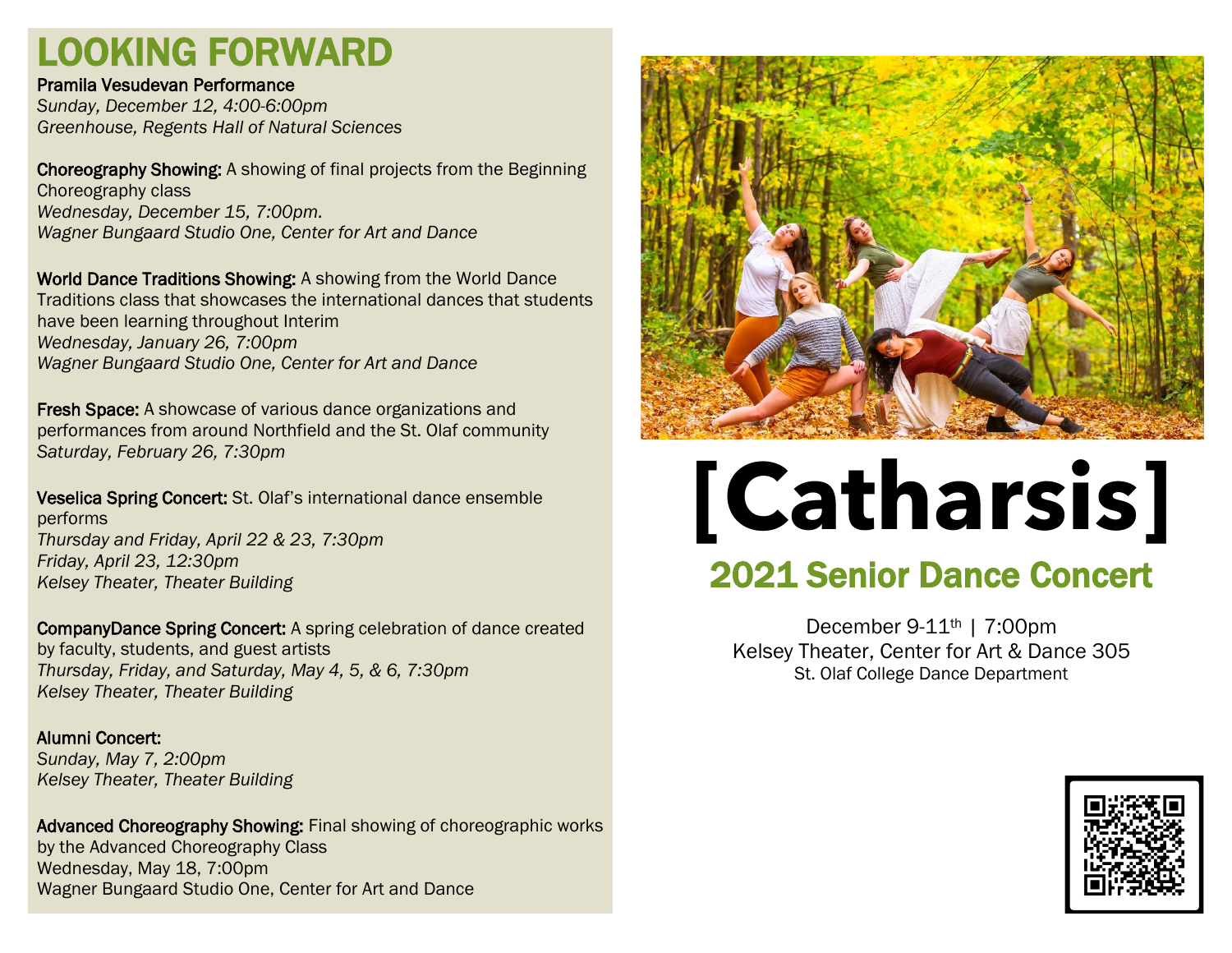# THANK YOU FOR COMING

## SOME REMINDERS

Please, no food or drink in the theater, put your cellular devices away and enjoy our concert!

# THIS WEEKEND'S EVENTS:

Thursday, December 9th: Performance 7:00pm followed by choreographer and performer talk-back in Kelsey Theater

#### Friday, December 10th:

Performance 7:00pm, immediately following we will walk as a group to CAD 305 to watch thesis presentations Reception in CAD hallway

Saturday, December 11<sup>th</sup>:

Performance 7:00pm in Kelsey Theater



# SPECIAL THANKS

## PRODUCTION STAFF

Dance Technical Director - Stephen Schroeder Stage Manager- Matthew Erickson Sound Board Operator - Grace Klinefelter Light Board Operator - Ava Miller Assistant Stage Managers - Saji Nammari, Sophia Bloch Fly Rail Operator - Maddie Pieper Additional Backstage Support - Kylie Kasperick, Kate Sebes Dance Technicians - Grace Klinefelter, Natasia Preys, Adele Hensley, Ava Miller, Matthew Erickson, Isabel Dias de Oliveira, Saji Nammari, Sophia Bloch, Liv Swenson, Maddie Pieper

## SENIOR COMMITTEES

Cindy Book, Kiara Jorgenson, Robert McClure, Jean Porterfield, Anthony Roberts, Janice Roberts, Stephen Schroeder, Arneshia Williams, Brendon Westler, Anne von Bibra

# OTHER THANKS

Heather Klopchin Tami Swenson Theater Department Theater Building Custodian - Ryan Cleasby Center for Art and Dance Custodian – Greg Taubman, Dawn Kaderlik, Bryce Pickerign Dance Department AAA Patty Cohn Costuming - Rebecca Bernstein Arneshia Williams & Marciano Silvas dos Santos Junior Dance Majors Dance Department Volunteers - Dorothy Hendrickson, Tyreis Hunte, Maddie Holtz, Hallie Hogenson, Lily Mittlestadt, Morgan Burkum, Helen Knaack, Gibran Murrieta, AnnaGrace Katzenmeier, Paulina Morera Quesada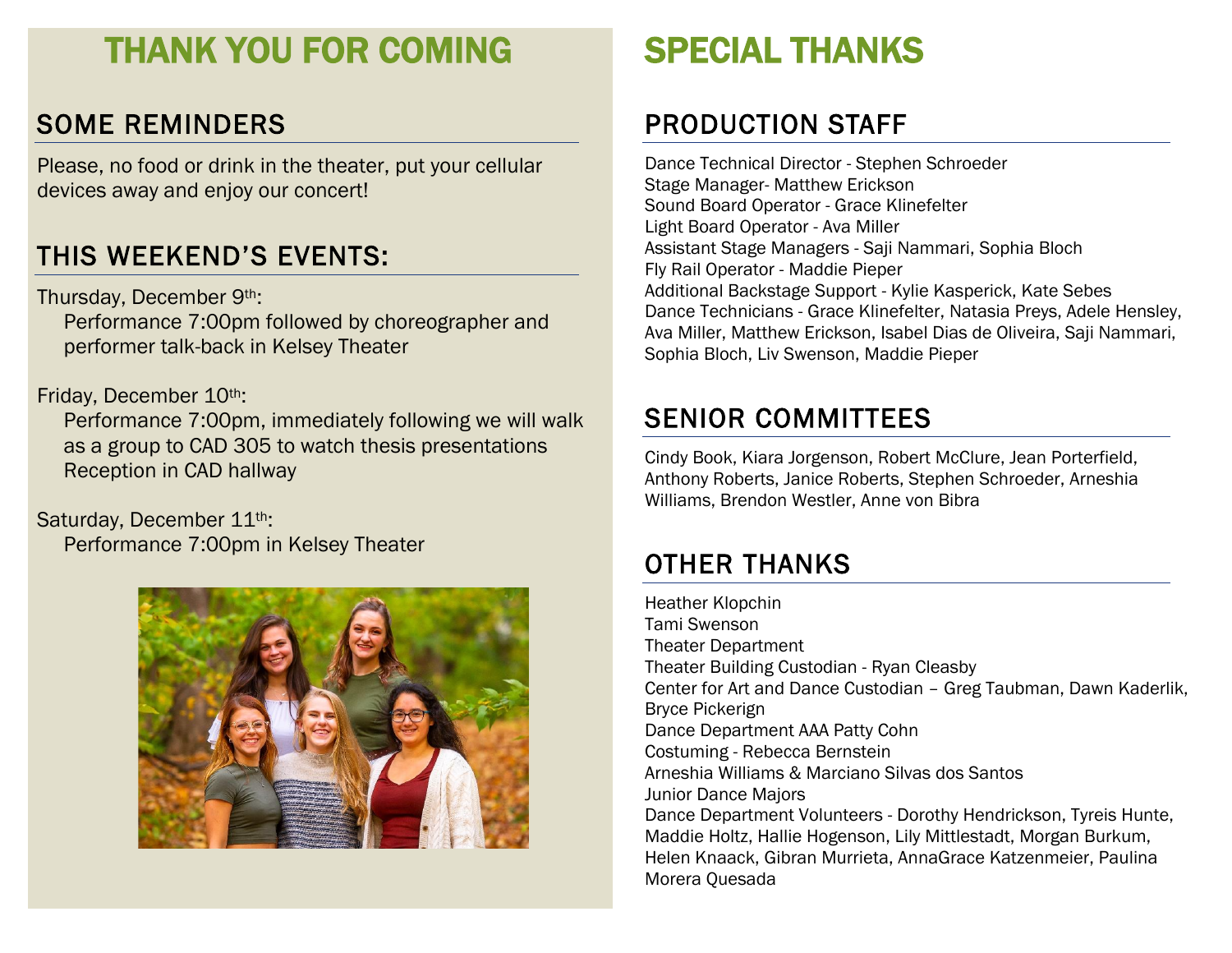#### GUEST CHOREOGRAPHER BIO: ZOÉ HENROT *(SHE/HER)*

Zoé Henrot received her early dance training at Boulder Ballet, becoming an Apprentice with the Company in 2007. In addition to her training in Boulder, Henrot trained with Kansas City Ballet, American Ballet Theatre, and Joffrey Ballet. Zoé graduated summa cum laude from Mount Holyoke College in 2012 with a double major in Dance and Biological Sciences. She has worked with prominent choreographers such as Peter Davison, Joseph Morrissey, Kinsun Chan, and Diane Coburn-Bruning who have very much influenced her artistry and choreography.

In 2013, Henrot relocated to Minnesota to serve as the Artistic Director of St. Paul Ballet. In August 2018, Henrot founded Ballet Co.Laboratory. The School and Company is now about to enter it's fourth season. In her 9 years of experience as an Artistic Director and choreographer, Zoé has created over ten original works and six full length narrative ballets. Her mission is to diversify ballet narratives and repertoire.

Critics have said, "Henrot has already proved herself as a choreographer to watch, offering a contemporary and often feminist take on classic ballet" and the Company has been praised as being "founded on tenets of collaboration and exploration, while also pushing against tropes of what ballet is supposed to be".

In her free time, Zoé enjoys doing home improvement projects with her wife Martha and cuddling with her cats Milou, Bradley and Frederick.

# EVENT SCHEDULE *CHASING CONTENTMENT*

Choreography: Zoé Henrot Music: *Sonata for Violin Solo No. 1 in G Minor, BWV 1001* Written by Johann Sebastian Bach, Performed by Hilary Hahn Costume Design: Liv Swenson Lighting Design: Stephen Schroeder Rehearsal Director: Olivia Haidle Dancer: Liv Swenson Description: How do we know we made the right decision? What happens if we don't? In working on the creation of *Chasing Contentment,* in collaboration with Zoé Henrot, and the performance of the piece, I wanted to focus on the anxieties and uncertainty that revolve around the process of finishing school. Going into post-college life, there are so many decisions to be made and no clear answers on which decision is the right one. Sometimes it feels like there is one path that feels comfortable and that people around you are pushing you towards, and another path that might be unfamiliar, but one that you are passionate about. The process of performing this piece has been emotional, liberating, and has helped me process how to approach my life post-graduation.

# *ON A SCALE FROM 1-10*

Choreographer: Sophia Anderson Dancers: Emma Hoelscher, Abby Lund, Audrey Messinger, Paulina Morera-Quesada, Anna Pundt, Elina Sargsyan, KayLyn Traan Music: *Fitter Happier* by Radiohead *Fly* by Ludovico Einaudi *Shrine Tooth* by Forest Swords Costume Design: Sophia Anderson Lighting Design: Stephen Schroeder Description: *On a Scale from 1-10* is a piece that approaches our mental and physical health in today's society. In pursuing my choreographic process, I wanted dancers to directly face their mental and physical states before, during, and after rehearsal to explore how our time together might influence their wellbeing and set them up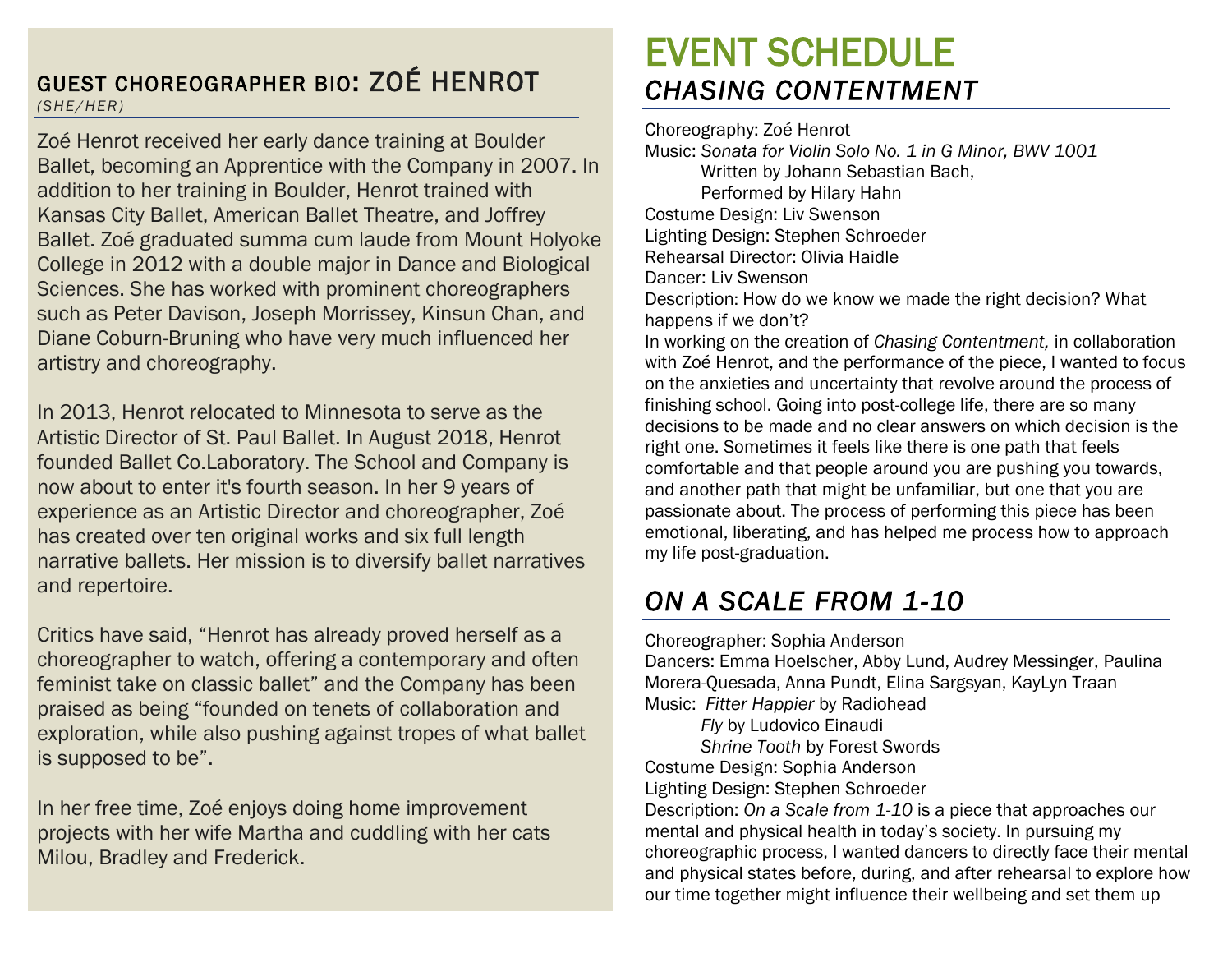with rehearsal strategies and attitudes that could change their relationship with dance. We begin with movement that separates dancers on a physical and emotional plane, this outer layer represents the societal demands for the ideal individual as a part of the collective. In removing the outermost layer, the dancers find a place of community; they now recognize themselves as individual beings with emotions that fluctuate and identities that differentiate them from one another. Finally, dancers shift to a place that is purely physical. They move as muscles and bones, purely influenced by breath. Our unity is in our sameness underneath society's expectations, and our individual feelings and identities.

## *WHAT IF WE COULD*

Choreographer: Natasia Preys Dancers: Josie Abbott, Ali Dorr, Samuel Gwin, Olivia Haidle, Andrea Hanson, Ella Vanderkolff, Jordan Wright Music: *The Cold Dark Somewhere* by Dated

*Simple* by Patrick Patrikios

*Sunset n Beachz* by Ofshane

Editing by Natasia Preys

Costume Design: Liv Swenson

Lighting Design: Stephen Schroeder

Description: As our climate crisis becomes increasingly severe, I felt compelled to address this subject in my choreography. I wanted to explore the idea of approaching a seemingly impossible and complex task while demonstrating how we may work with or against each other. I decided on large, yet familiar objects (ie. tables, chairs) to represent physical and mental obstacles we encounter each day. This choreographic work is an abstraction of my emotional and logical response as I learned about climate change and what we may do to alleviate some of the harm.

In the first section, I allude to the Industrial Revolution, where we turned towards coal to power our factories, our transportation, and our lives. Eventually, we come to the 'dawn of realization' in the second section, where the majority of us learn about the toll many of our daily activities and traditional practices take on our health and environment. The third section reveals the moment we are spurred into action, at first unfocused but gradually strengthened by community. Ultimately, we learn there are alternatives to exploiting earth's resources, and we fight within ourselves to find balance between hope and despair.

# SOPHIA ANDERSON

Sophia Anderson (she/her) is a senior majoring in Anatomy & Psychology in the arts and has been fortunate to incorporate dance throughout her major exploration. Sophia began dancing at the age of 6 and danced competitively at a studio as well as in a Modern company in high school. She began teaching dance in middle school and has been choreographing since high school. Sophia is inspired by the quirky ways our bodies can manipulate identical phrases of movement and has always wanted her dancers to find themselves in the choreography.



Sophia's family plays an important role in her goals in health. Coming from a family that emphasizes traditional, holistic healing Sophia has always been encouraged to focus on health and wellness, and she has been able to study mental and physical wellness in the world of studio and performance art through her major. Outside of class, Sophia is a current certified nursing assistant and has been blessed to see how dance and art seriously benefit the wellbeing of individuals of all ages. Following graduation, Sophia will take a gap year before going to medical school. She hopes to continue using her experience in the arts for her own mental and physical wellbeing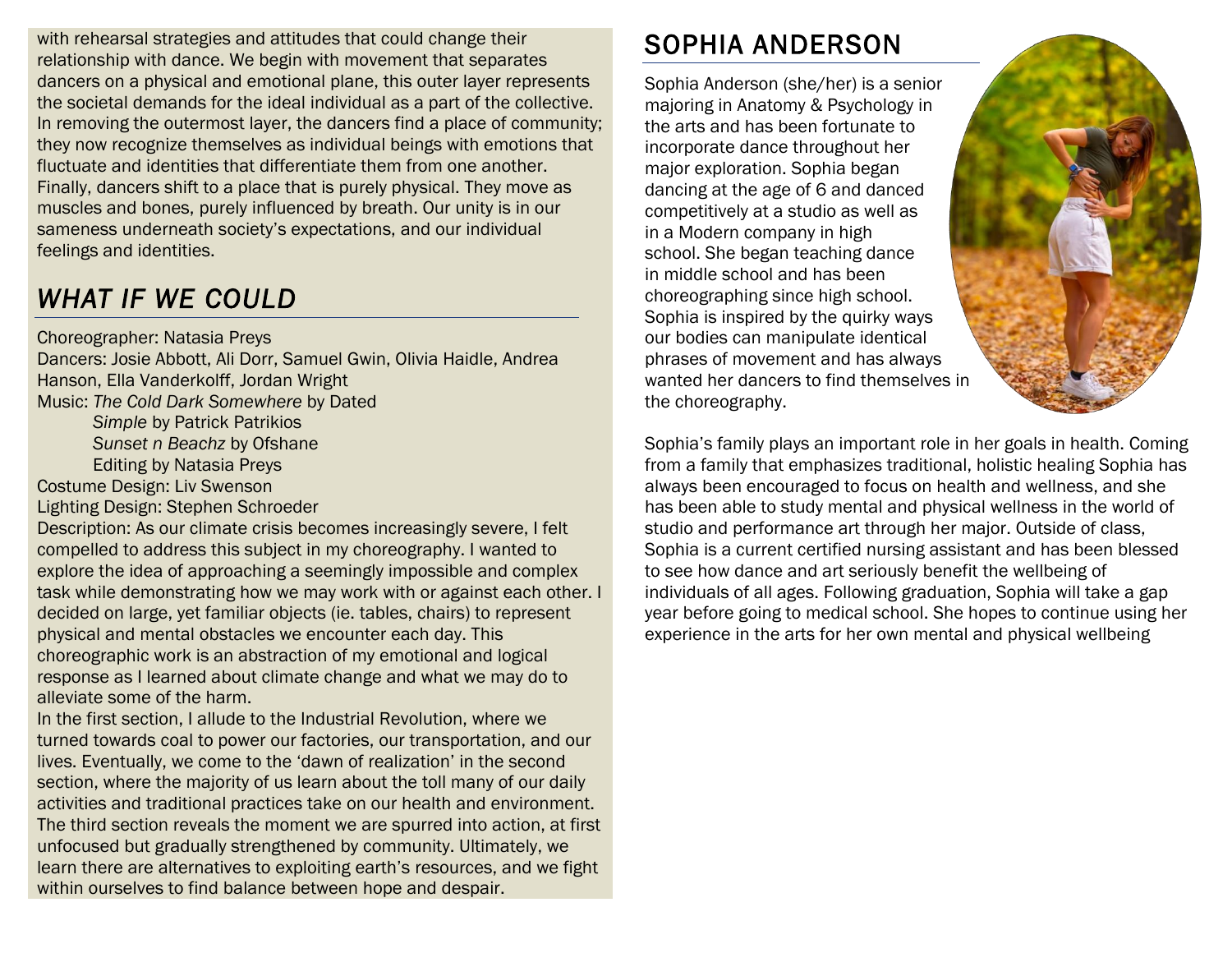#### NATASIA PREYS

Natasia Preys (she/her) is a senior majoring in Environmental Studies with a social science emphasis. She started dancing at age 5 and studied Ballet, Pointe, Modern, Jazz, Doris Humphrey and Martha Graham technique at the Academy of Movement and Music in Oak Park, Illinois. At the Academy she performed with

*MOMENTA*, the resident dance company, for 9 years. Some of her favorite roles include dancing in the corps in *Les Sylphides* and *Paquita*, *Four Little Swans (Cygnets)*, *Journey* by Randy Duncan, *Water Study* by Doris Humphrey, and *Kaleidoscope* - an original circus matinee where she got to utilize some of her skills as a former competitive gymnast.

At St Olaf College, Natasia has participated in Companydance and various other dance events and organizations while also working as a dance technician, enjoying the atmosphere both on and off stage. Through various classes and over time, she discovered an affinity towards choreography, the results of which you will see tonight. Outside of class, Natasia enjoys reading, playing and composing piano music, and growing vegetables. Following graduation, she hopes to find a job doing environmental work while continuing to dance.

If you're looking for my call to action, I recommend starting with something small and committing to it. Perhaps you'll attend weekly meetings with your local sustainability committee, or maybe you just have time to call your congressperson to support a piece of climatefriendly legislation. You might want to try meatless Mondays, or maybe you'll propose a small sustainable shift in your workplace. Whatever it is, we can all use our strengths to bring forth change we want to see.

# WOMEN IN POLITICS AND DANCE

#### Presented by: Julie Stagg

Description: In our society, women appear to hold fewer positions of power in the worlds of dance and politics when compared to men. There seems to be an "image of excellence" whereby women are not imagined in powerful positions, such as politicians and choreographers. The "image of excellence" is an inherent standard we set for positions and an ideal image that we hold of them. Inherently this image sets standards and qualifications for positions, and sex becomes one of those standards. However, women are perfectly qualified to hold the same positions as men in political settings as politicians and dance settings as choreographers. This research explores women's representation as politicians or dance choreographers and whether sex is a factor in the lack of female representation.

## BRIDGING THE GAP BETWEEN DANCE & SCIENCE

#### Presented by: Anna Pundt

Description: Kinesiology is a fairly young field, and dance's participation in this field is even newer than that. In following my interests and doing research I have found a rather large gap in the information about dance. Many sports are studied endlessly in kinesiology for better athletic performance, recovery, and longevity, yet researchers have barely scratched the surface with dance. My Project is focused on looking into this gap in the research, the possible lack of communication between the two fields, as well as a look into one of the bigger names in dance somatics and science, Irene Dowd.